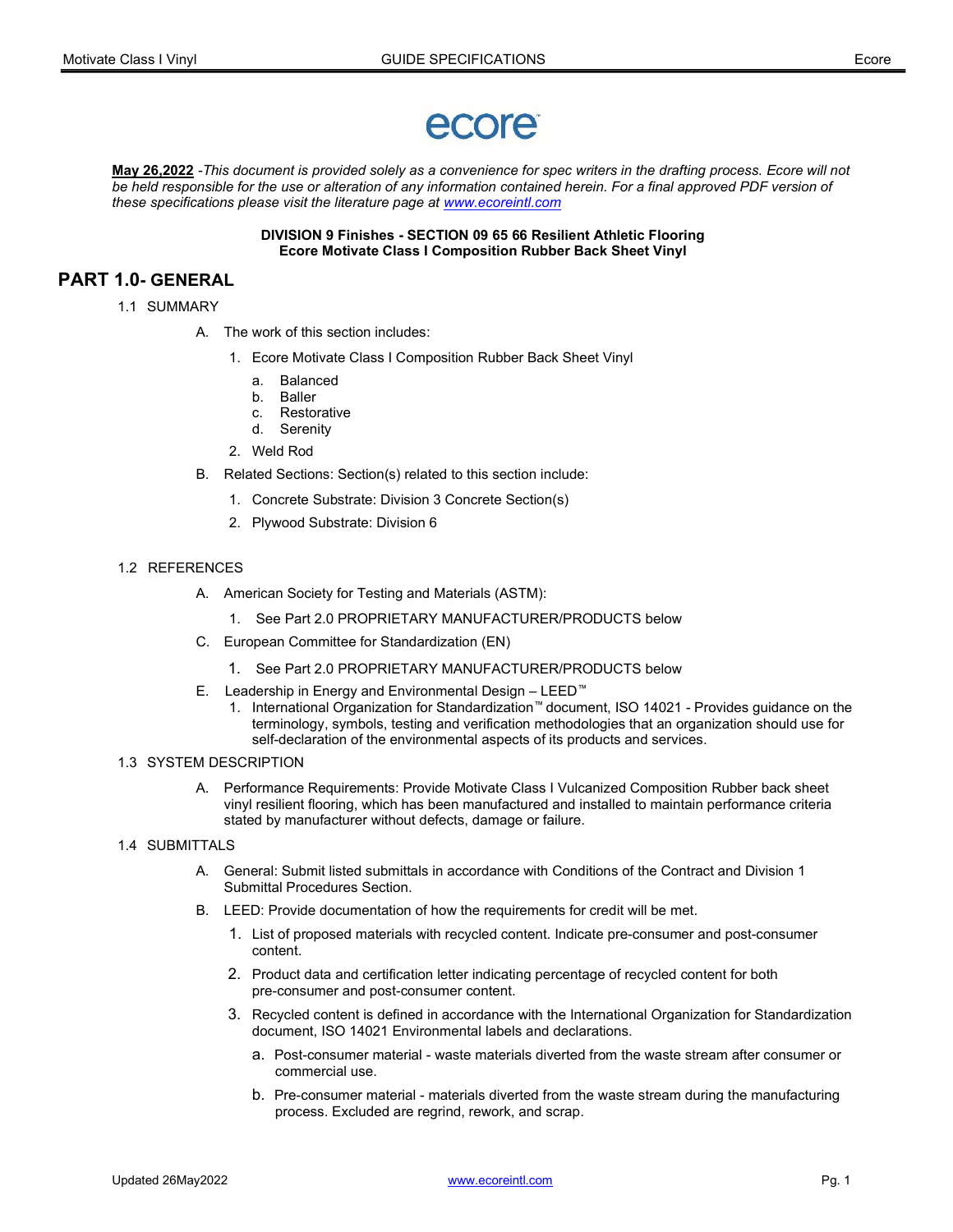- C. Product Data: Submit product data, including manufacturer's guide specifications product sheet, for specified products.
- D. Shop Drawings: Submit shop drawings showing layout, profiles and product components, including anchorage, accessories, finish colors, patterns and textures.
- E. Samples: Submit selection and verification samples for finishes, colors and textures.
- F. Quality Assurance Submittals: Submit the following:
	- 1. Certificates: If required, certification of performance characteristics specified in this document shall be provided by the manufacturer.
	- 2. Manufacturer's Instructions: Manufacturer's installation instructions.

Specifier Note: Coordinate paragraph below with Part 3.5 Field Quality Requirements Article herein. Retain or delete as applicable.

- 3. Manufacturer's Field Reports: Manufacturer's field reports specified herein.
- G. Closeout Submittals: Submit the following:
	- 1. Operation and Maintenance Data: Operation and maintenance data for installed products in accordance with Division 1 Closeout Submittals (Maintenance Data and Operational Data) Section. Include methods for maintaining installed products and precautions against cleaning materials and methods detrimental to finishes and performance.
	- 2. Warranty: Warranty documents specified herein.

#### 1.5 QUALITY ASSURANCE

- A. Qualifications:
	- 1. Installer Qualifications: Installer experienced in performing work of this section who has specialized in installation of work similar to that required for this project.
		- a. Certificate: When requested, submit certificate indicating qualification.
	- 2. Manufacturer's Qualifications: Manufacturer capable of providing field service representation during construction and approving application method.

Specifier Note: Paragraph below should list obligations for compliance with specific code requirements particular to this section. General statements to comply with a particular code are typically addressed in Conditions of Contract and Division 1 Regulatory Requirements Section. Regulatory Requirements: [specify applicable requirements of regulatory agencies].

- B. Mock-Ups: Install at project site a job mock-up using acceptable products and manufacturer-approved installation methods. Obtain Owner and Architect's acceptance of finish color, texture and pattern, and workmanship standard. Comply with Division 1 Quality Control (Mock-Up Requirements) Section.
	- 1. Mock-Up Size: [specify mock-up size].
	- 2. Maintenance: Maintain mock-up during construction for workmanship comparison; remove and legally dispose of mock-up when no longer required.
	- 3. Incorporation: Mock-up may be incorporated into final construction upon Owner's approval.
- C. Pre-installation Meetings: Conduct pre-installation meeting to verify project requirements, substrate conditions, manufacturer's instructions and manufacturer's warranty requirements. Comply with Division 1 Project Management and Coordination (Project Meetings) Section.
- D. Pre-installation Testing: Conduct pre-installation testing as follows: [specify substrate testing; consult with flooring manufacturer].
- 1.6 DELIVERY, STORAGE & HANDLING
	- A. General: Comply with Division 1 Product Requirements Sections.
	- B. Ordering: Comply with manufacturer's ordering instructions and lead time requirements to avoid construction delays.
	- C. Delivery: Deliver materials in manufacturer's original, unopened, undamaged containers with identification labels intact.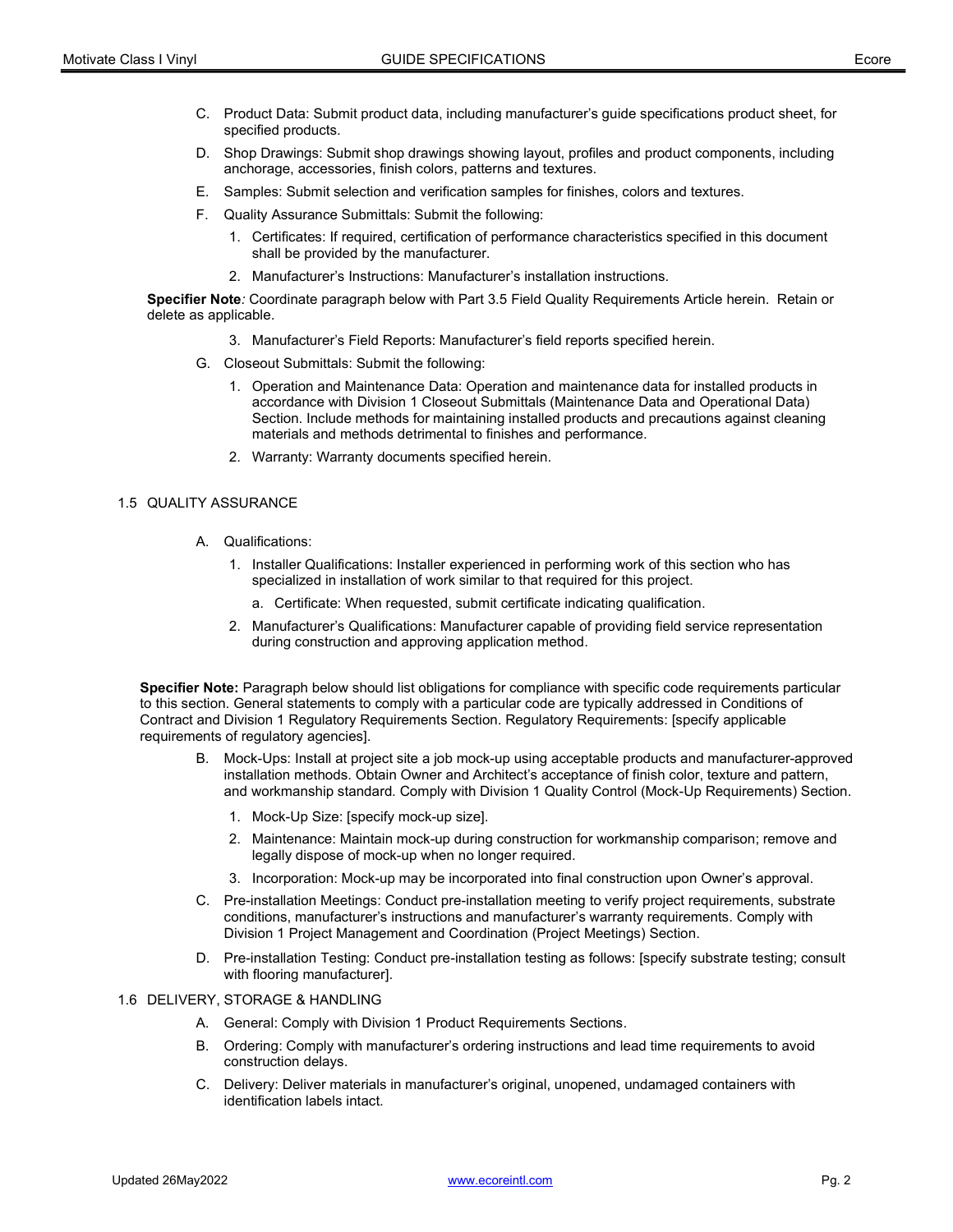D. Storage and Protection: Store materials at temperature and humidity conditions recommended by manufacturer and protect from exposure to harmful weather conditions.

#### 1.7 PROJECT CONDITIONS

- A. Temperature Requirements: Maintain air temperature in spaces where products will be installed for time period before, during and after installation as recommended by manufacturer.
- B. Field Measurements: Verify actual measurements/openings by field measurements before fabrication; show recorded measurements on shop drawings. Coordinate field measurements and fabrication schedule with construction progress to avoid construction delays.

#### 1.8 WARRANTY

- A. Project Warranty: Refer to Conditions of the Contract for project warranty provisions.
- B. Manufacturer's Warranty: Submit, for Owner's acceptance, manufacturer's standard warranty document executed by authorized company official. Manufacturer's warranty is in addition to, and not a limitation of, other rights Owner may have under Contract Documents.

Specifier Note: Coordinate paragraph below with manufacturer's warranty requirements.

- 1. Warranty Period: Specify years commencing on Date of Substantial Completion.
- 1.9 MAINTENANCE
	- A. Extra Materials: Deliver to Owner extra materials from same production run as products installed. Package products with protective covering and identify with descriptive labels. Comply with Division 1 Closeout Submittals (Maintenance Materials) Section.
		- 1. Quantity: Furnish quantity of resilient flooring units equal to [specify %] of amount installed.
		- 2. Delivery, Storage and Protection: Comply with Owner's requirements for delivery, storage and protection of extra materials.
		- 3. Cleaning: Furnish flooring manufacturer's neutral cleaner for initial cleaning and maintenance of finished floor surface.

# PART 2.0 - PROPRIETARY MANUFACTURER/PRODUCTS

Specifier Note: Retain article below for proprietary method specification. Add product attributes performance characteristics, material standards and descriptions as applicable. Use of such phrases as "or equal" or "or approved equal" or similar phrases may cause ambiguity in specifications. Such phrases require verification (procedural, legal and regulatory) and assignment of responsibility for determining "or equal" products.

- 2.1 MANUFACTURER: Ecore
	- A. Address: 715 Fountain Ave., Lancaster, PA 17601; Telephone: (800) 322-1923, (717) 295-3400; Fax: (717) 295-3414; Email: info@ecoreintl.com
- 2.2 PROPRIETARY PRODUCT(S)
	- A. Flooring manufactured by Ecore.
		- 1. Ecore Motivate Class I Composition Rubber Back Sheet Vinyl
			- a. Balanced
			- b. Baller
			- c. Restorative
			- d. Serenity
		- 2. Weld Rod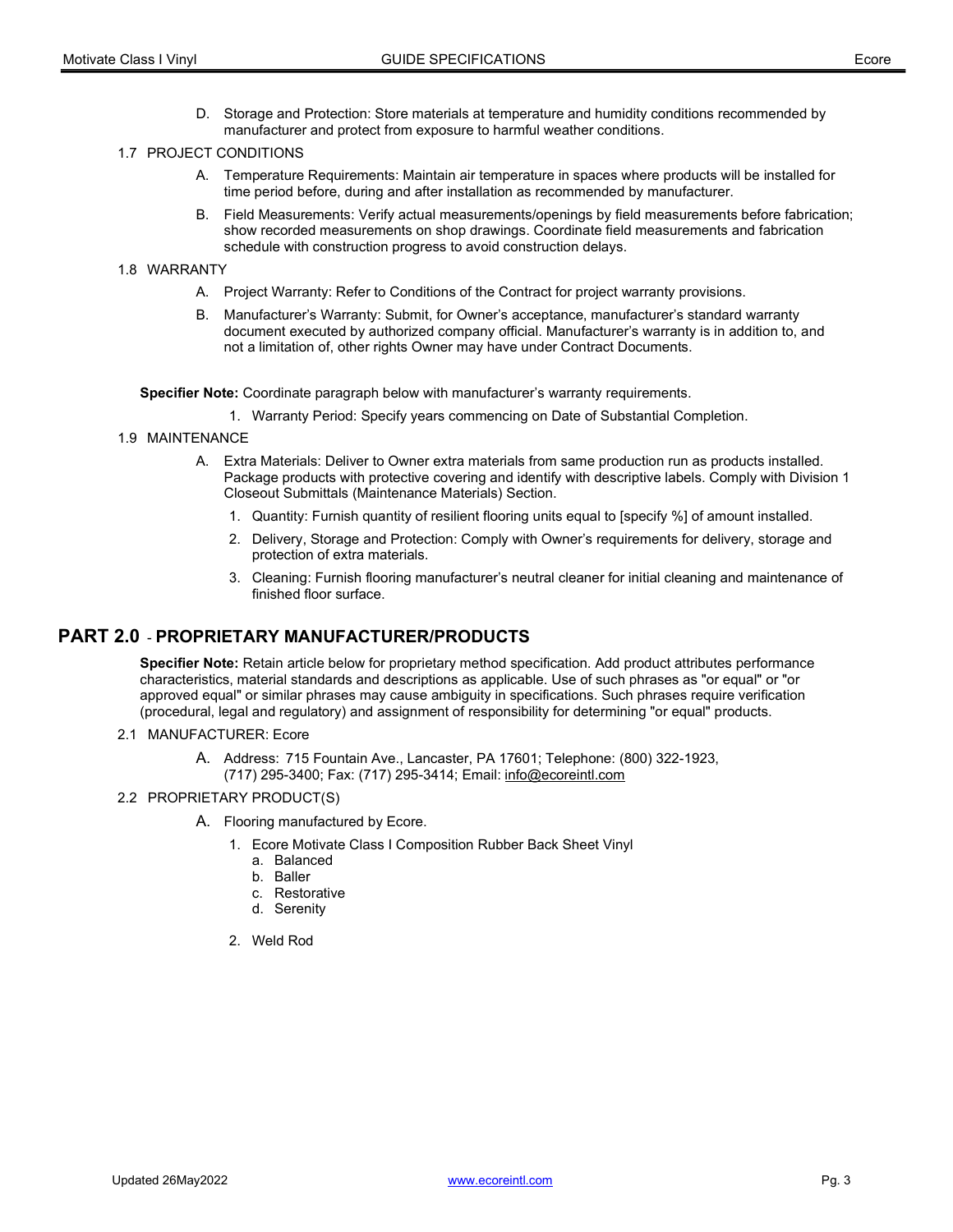# 2.3.1 Ecore Motivate Class I Vulcanized Composition Rubber Back Vinyl Sheet Flooring

# Ecore Motivate Class I Vulcanized Composition Rubber Back Vinyl Sheet Flooring Balanced, Baller, Restorative and Serenity 5mm Base Layer / 2mm Surface Wear Layer

Made from a formulation of high quality post-consumer Vulcanized Composition Rubber granules encapsulated in a wear and water-resistant elastomeric network fusion bonded to a heterogeneous vinyl wear layer with a urethane topcoat

| <b>Performance Criteria</b>               | <b>Test Method</b>          | <b>Typical Result</b>              |
|-------------------------------------------|-----------------------------|------------------------------------|
| <b>Static Load Limit</b>                  | ASTM F970 @ 250PSI          | 0.007"                             |
| Slip Resistance / Coefficient of Friction | ASTM D2047                  | > 0.8                              |
| <b>Chemical Resistance</b>                | ASTM F925                   | Good                               |
| <b>Abrasion Resistance</b>                | ASTM D3389 / EN 649         | Pass                               |
| <b>Chair Casters</b>                      | ASTM D6962 BS EN 985        | Pass                               |
| Flammability - Critical Radiant Flux      | <b>ASTM E648 / NFPA 253</b> | Class I                            |
| Flammability - "Pill Test"                | ASTM D2859                  | Pass                               |
| Resistance to Light                       | ASTM F-1515 / ISO 105-B02   | Pass                               |
| Resistance to Heat                        | <b>ASTM F1514</b>           | Pass                               |
| VOC's / FloorScore / CHPS / CA 01350      | <b>ASTM D-5116</b>          | Pass                               |
| <b>Recycled Content</b>                   | Manufacturer                | 60%                                |
| Dynamic Rolling Load                      | <b>ASTM F2753</b>           | Pass                               |
| g-max                                     | Clegg                       | 343 Average                        |
| Force Reduction (20 kg mass)              | ASTM F2569 / EN 14808       | Class 1                            |
| Vertical Deflection / Deformation         | ASTM F2157 / EN 14809       | Pass                               |
| Vertical Ball Rebound                     | ASTM F2117 / EN 12235       | Pass                               |
| Surface Slip Resistance                   | ASTM E303 / EN-13036        | Pass                               |
| Impact Insulation Class (IIC)             | <b>ASTM E-492</b>           | (6" concrete, no ceiling)<br>55    |
| Airborne Sound Transmission (STC)         | ASTM E-90                   | 52<br>(6" concrete, no ceiling)    |
| Delta IIC (floor coverings)               | <b>ASTM E-2179</b>          | (6" concrete, no ceiling)<br>23    |
| Noise Reduction Coefficient (NRC)         | ASTM C-423                  | 0.10                               |
| High Frequency IIC (HIIC)                 |                             | (6" concrete, no ceiling)<br>60    |
| Delta HIIC                                |                             | (6" concrete, no ceiling)<br>31    |
| Sounds Absorption Average (SAA)           |                             | 0.07                               |
| <b>Roll Dimensions</b>                    | Manufacturer                | Thickness 7mm x Width 70in (1.78m) |
| <b>Standard Tolerance Width</b>           | Manufacturer                | Width: +3/4in (19mm); - 0 in       |
| <b>Standard Tolerance Length</b>          | Manufacturer                | Length: +1%; - 0%                  |
| <b>Standard Tolerance Thickness</b>       | Manufacturer                | Thickness: ± 0.4 mm                |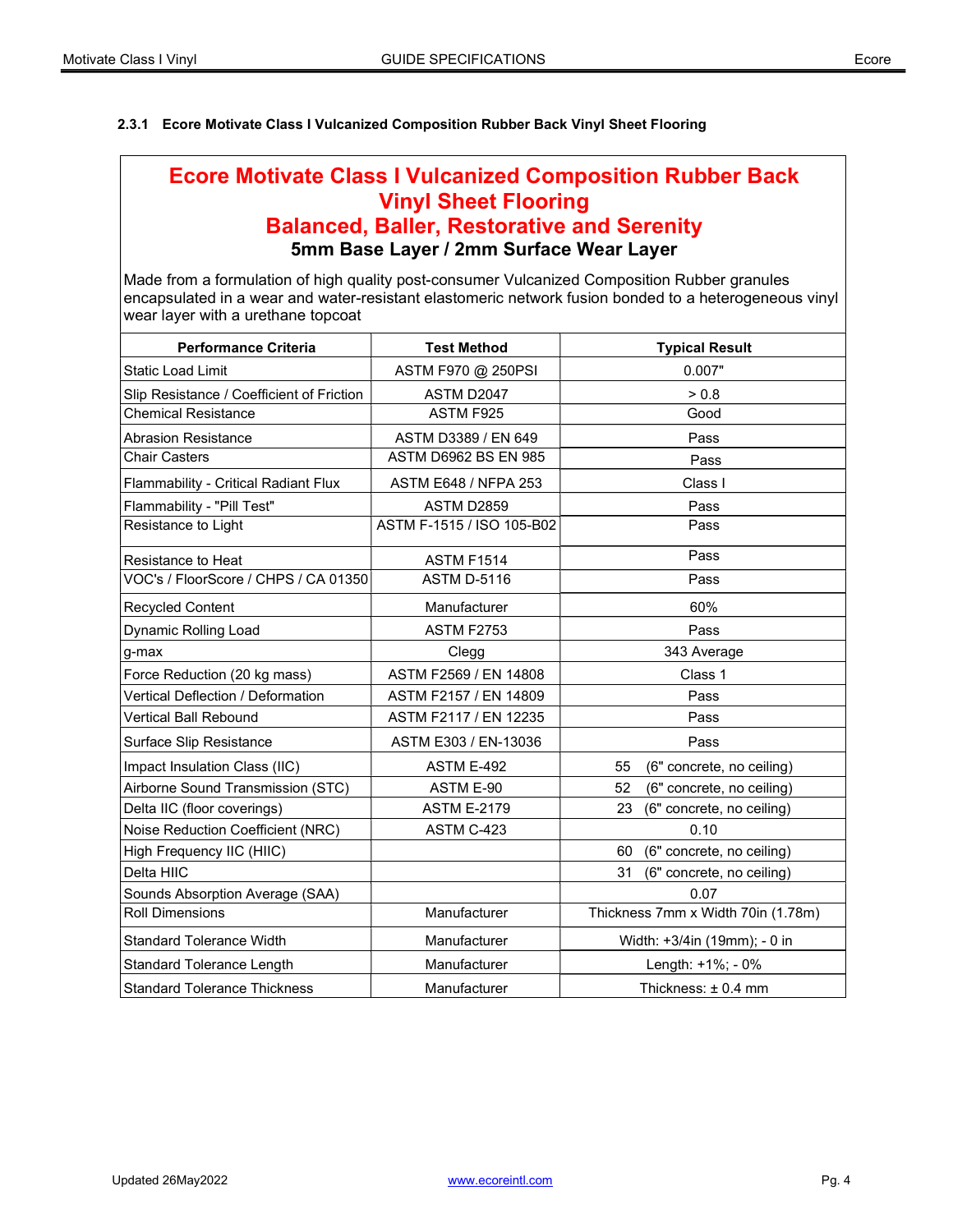## 2.3.2 Ecore Motivate Class I Balanced, Baller, Restorative and Serenity Weld Rod

| <b>Ecore Motivate Class I</b><br><b>Balanced, Baller, Restorative and Serenity Weld Rod</b> |                                                                            |  |
|---------------------------------------------------------------------------------------------|----------------------------------------------------------------------------|--|
| Material                                                                                    | Vinvl                                                                      |  |
| Dimensions                                                                                  | 3mm diameter rod x 166 LF [50.6 M] spool. Custom<br>lengths not available. |  |

#### 2.4 PRODUCT SUBSTITUTIONS

A. Substitutions: No substitutions permitted.

#### 2.5 RELATED MATERIALS

A. Related Materials: Refer to other sections listed in Related Sections paragraph herein for related materials.

#### 2.6 SOURCE QUALITY

A. Source Quality: Obtain Vinyl Composition Rubber Back resilient flooring materials from a single manufacturer.

# PART 3.0 - EXECUTION

Specifier Note: Revise article below to suit project requirements and specifier's practice.

#### 3.1 MANUFACTURER'S INSTRUCTIONS

A. Compliance: Comply with manufacturer's product data, including product technical bulletins, product catalog installation instructions and product carton instructions for installation.

#### 3.2 EXAMINATION

A. Site Verification of Conditions: Verify substrate conditions, which have been previously installed under other sections, are acceptable for product installation in accordance with manufacturer's instructions.

#### 3.3 PREPARATION

A. Surface Preparation: [specify applicable product preparation requirements].

Specifier Note: Coordinate article below with manufacturer's recommended installation details and requirements.

#### 3.4 ERECTION/INSTALLATION/APPLICATION/CONSTRUCTION

- A. Rubber Back Vinyl Flooring Installation: Comply with Ecore Technical Manual for installation procedures and techniques.
- B. Finish Color/Textures/Patterns: [specify installation finishes coordinated with finishes specified in Part 2 Products].
- C. Related Products Installation: Refer to other sections listed in Related Sections paragraph herein for related products installation.

#### 3.5 FIELD QUALITY REQUIREMENTS

Specifier Note: Edit paragraph below. Establish number and duration of periodic site visits with Owner and manufacturer, and specify below. Consult with manufacturer for services required. Coordinate paragraph below with Division 1 Quality Assurance Section and Part 1 Quality Assurance Submittals herein. Delete if manufacturer's field service not required.

- A. Manufacturer's Field Services: Upon Owner's request, provide manufacturer's field service consisting of product use recommendations and periodic site visit for inspection of product installation in accordance with manufacturer's instructions.
	- 1. Site Visits: [specify number and duration of periodic site visits].